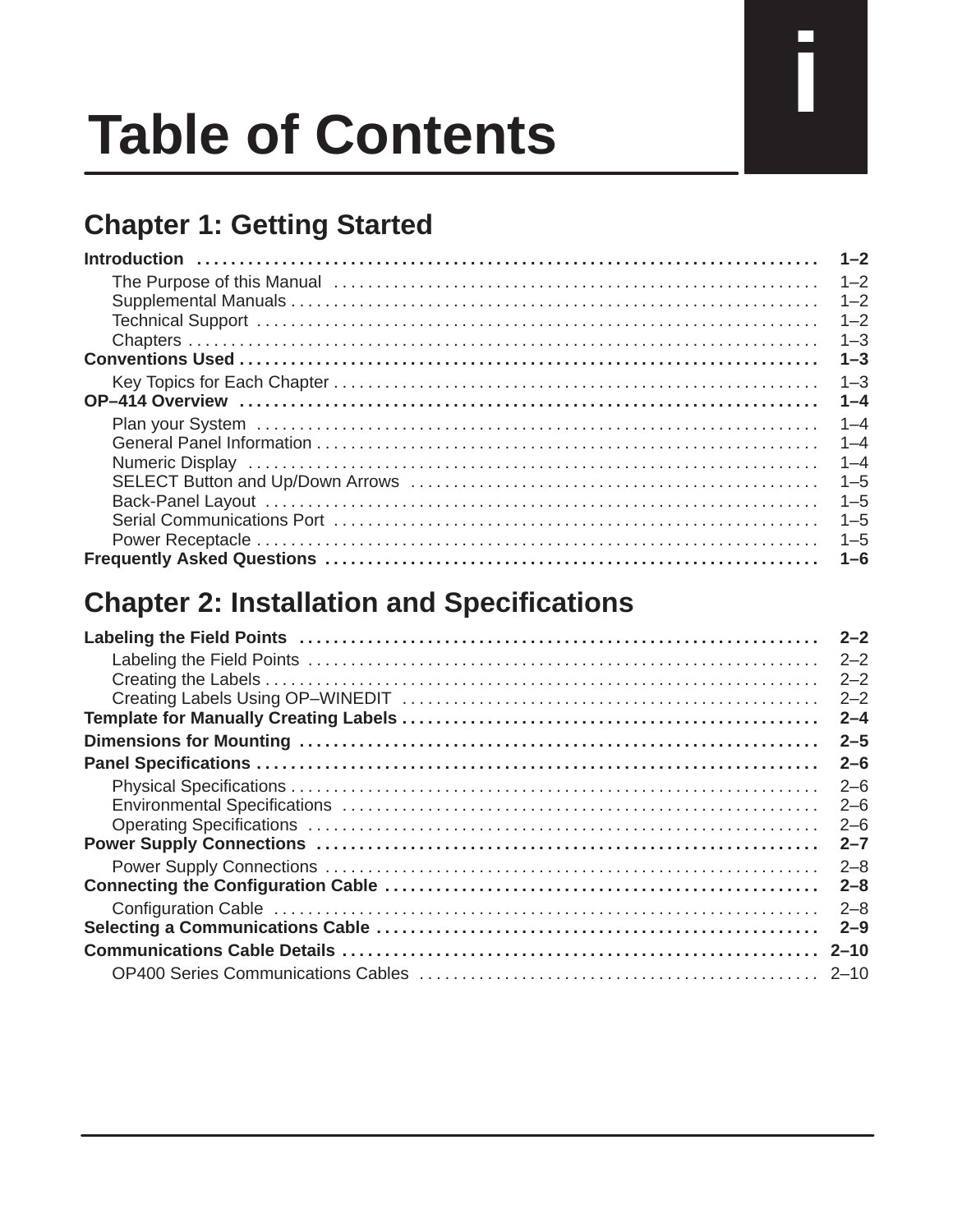#### **Chapter 3: Understanding the Features**

| $3 - 2$ |
|---------|
| $3 - 3$ |
| $3 - 3$ |
| $3 - 4$ |
| $3 - 4$ |
| $3 - 4$ |
| $3 - 4$ |
| $3 - 4$ |
| $3 - 5$ |
| $3 - 5$ |
| $3 - 6$ |
| $3 - 6$ |
| $3 - 6$ |
| $3 - 6$ |
| $3 - 7$ |
| $3 - 8$ |
|         |

## **Chapter 4: Configuring Your Operator Panel**

| $4 - 2$ |
|---------|
| $4 - 2$ |
| $4 - 2$ |
| $4 - 3$ |
| $4 - 3$ |
| $4 - 3$ |
| $4 - 3$ |
| $4 - 4$ |
| $4 - 4$ |
| $4 - 4$ |
| $4 - 5$ |
| $4 - 6$ |
|         |
|         |